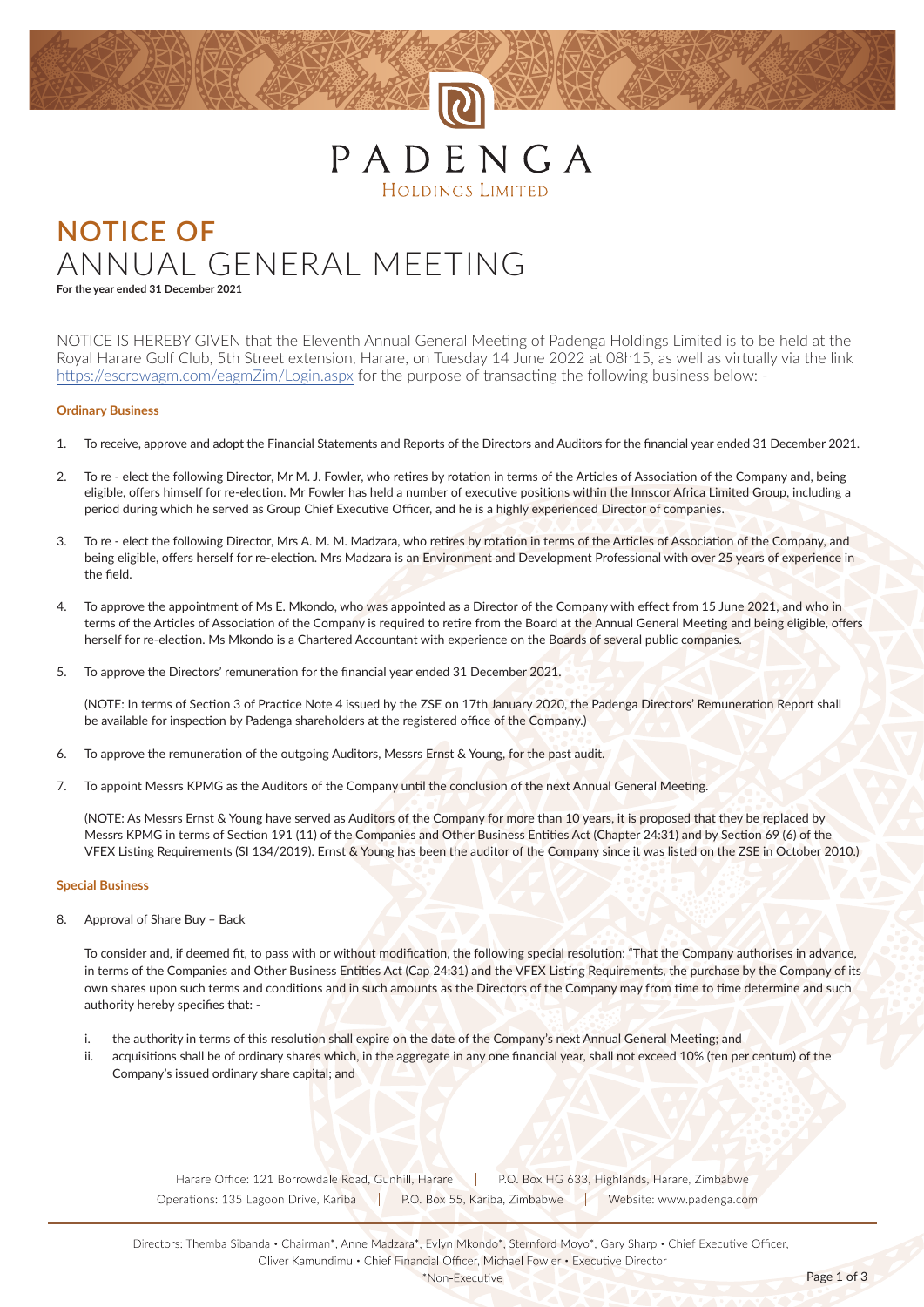## PADENGA HOLDINGS LIMITED

## **NOTICE OF** ANNUAL GENERAL MEETING

**For the year ended 31 December 2021**

- the maximum and minimum prices, respectively, at which such ordinary shares may be acquired will not be more than 5% (five per centum) above and 5% (five per centum) below the weighted average of the market price at which such ordinary shares are traded on the VFEX, as determined over the 5 (five) business days immediately preceding the date of purchase of such ordinary shares by the Company; and
- iv. a press announcement will be published as soon as the Company has acquired ordinary shares constituting, on a cumulative basis in the period between annual general meetings, 3% (three per centum) of the number of ordinary shares in issue prior to the acquisition; and
- if during the subsistence of this resolution the Company is unable to declare and pay a cash dividend then this resolution shall be of no force and effect"

(NOTE: In terms of this resolution, the Directors are seeking authority to allow use of the Company's available cash resources to purchase its own shares in the market in terms of the Companies and Other Business Entities Act and the regulations of the VFEX, for treasury purposes. The Directors will only exercise the authority if they believe that to do so would be in the best interests of shareholders generally. In exercising this authority, the Directors will duly consider following such repurchase, the ability of the Company to pay its debts in the ordinary course of business, the maintenance of an excess of assets over liabilities, and for the Company and Group, the adequacy of ordinary capital and reserves as well as working capital.)

### 9. Approval of Loans to Directors

To resolve as an ordinary resolution, with or without amendments: - "That the Company be and is hereby authorised to make any loan to any Executive Director or to enter into any guarantee or provide any security in connection with a loan to such Executive Director for the purpose of enabling him to properly perform his duty as an officer of the Company, as may be determined by the Remuneration Committee of the Board of Directors, provided that the amount of the loan or the extent of the guarantee or security shall not exceed the annual remuneration of that Director<sup>"</sup>

#### **Any Other Business**

10. To transact any other business competent to be dealt with at an Annual General Meeting

#### **Proxies**

In terms of the Companies and Other Business Entities Act (Cap 24:31), a member entitled to attend and vote at a meeting is entitled to appoint a proxy to attend and vote on a poll and speak in his stead. A proxy need not be a member of the Company. Proxy forms should be forwarded to reach the office of the Company Secretary at least 48 (forty-eight) hours before the commencement of the meeting.

> Harare Office: 121 Borrowdale Road, Gunhill, Harare | P.O. Box HG 633, Highlands, Harare, Zimbabwe Operations: 135 Lagoon Drive, Kariba P.O. Box 55, Kariba, Zimbabwe | Website: www.padenga.com

Directors: Themba Sibanda · Chairman\*, Anne Madzara\*, Evlyn Mkondo\*, Sternford Moyo\*, Gary Sharp · Chief Executive Officer, Oliver Kamundimu · Chief Financial Officer, Michael Fowler · Executive Director

\*Non-Executive